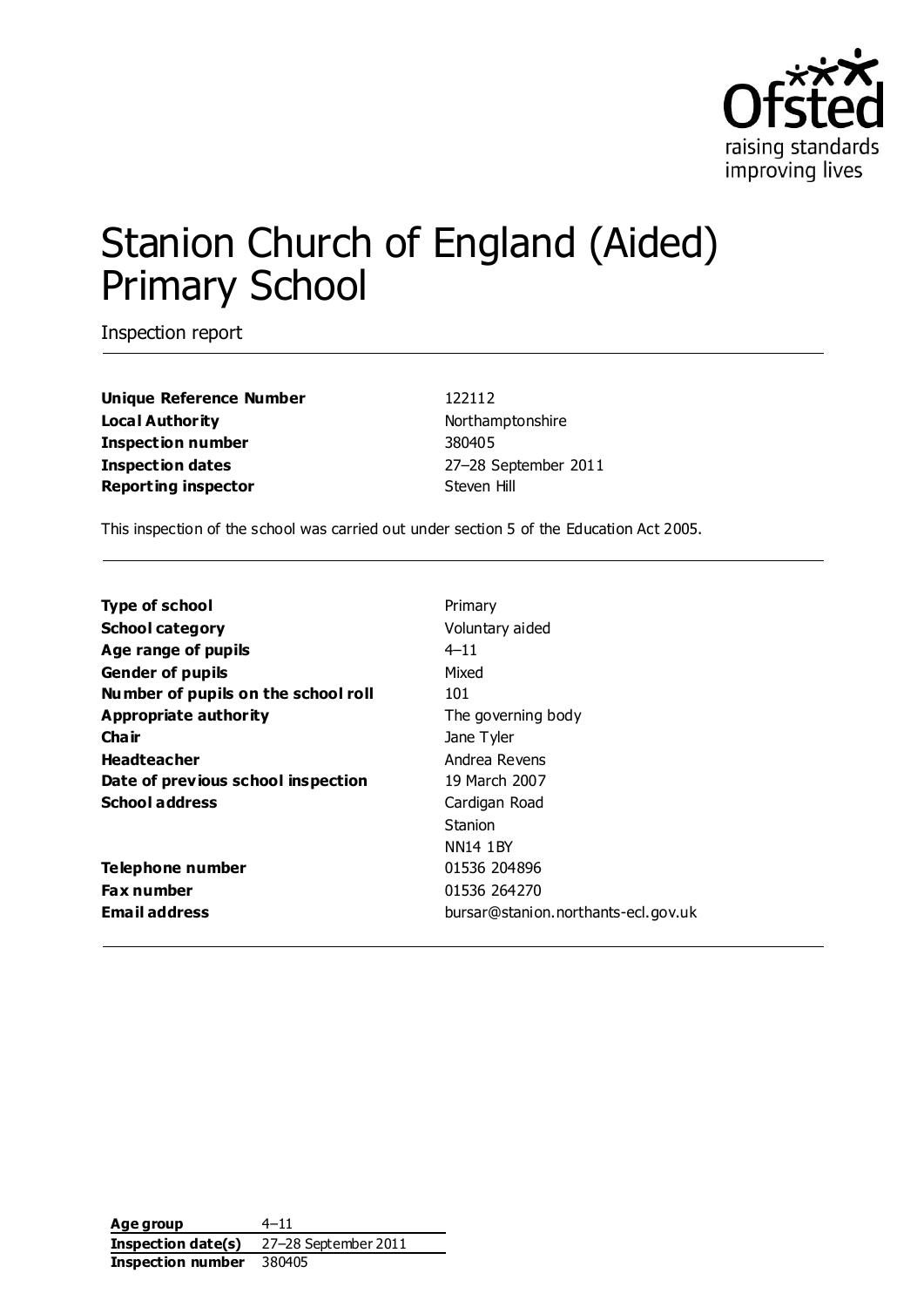The Office for Standards in Education, Children's Services and Skills (Ofsted) regulates and inspects to achieve excellence in the care of children and young people, and in education and skills for learners of all ages. It regulates and inspects childcare and children's social care, and inspects the Children and Family Court Advisory Support Service (Cafcass), schools, colleges, initial teacher training, work-based learning and skills training, adult and community learning, and education and training in prisons and other secure establishments. It assesses council children's services, and inspects services for looked after children, safeguarding and child protection.

Further copies of this report are obtainable from the school. Under the Education Act 2005, the school must provide a copy of this report free of charge to certain categories of people. A charge not exceeding the full cost of reproduction may be made for any other copies supplied.

If you would like a copy of this document in a different format, such as large print or Braille, please telephone 0300 123 4234, or email enquiries@ofsted.gov.uk.

You may copy all or parts of this document for non-commercial educational purposes, as long as you give details of the source and date of publication and do not alter the information in any way.

To receive regular email alerts about new publications, including survey reports and school inspection reports, please visit our website and go to 'Subscribe'.

Piccadilly Gate Store St **Manchester** M1 2WD

T: 0300 123 4234 Textphone: 0161 618 8524 E: enquiries@ofsted.gov.uk W: www.ofsted.gov.uk

**Ofsted** 

© Crown copyright 2011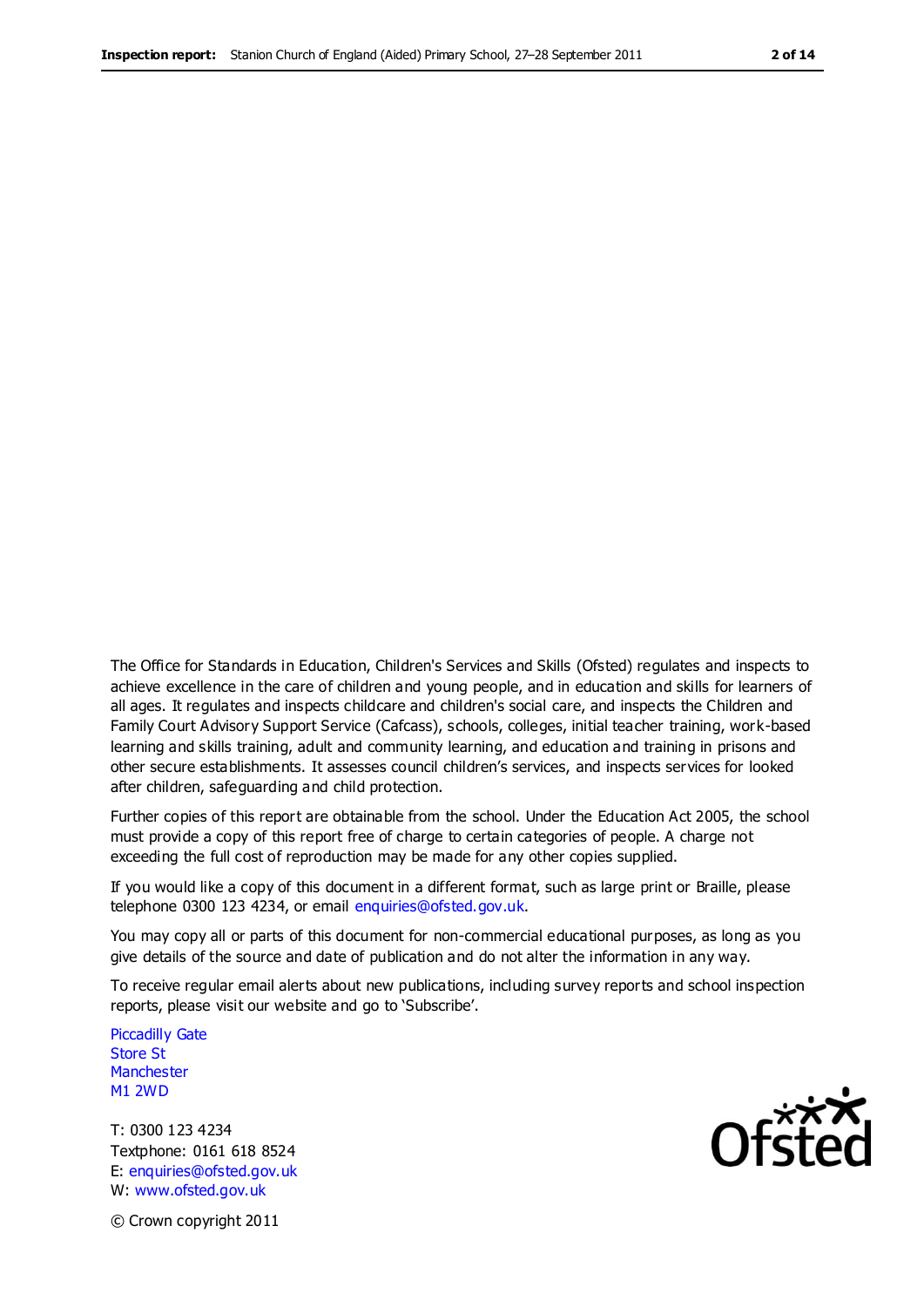# **Introduction**

This inspection was carried out by two additional inspectors. They observed 10 lessons taught by four teachers. Meetings were held with members of staff, the Chair of the Governing body and groups of pupils. The inspectors observed the school's work, and looked at a range of documentation, particularly that concerned with safeguarding pupils and the tracking of their progress. Pupils were observed at lunchtimes and break-times. Samples of pupils' books were scrutinised, and displays around the school analysed. Questionnaires were checked from older pupils, staff and from 69 parents and carers.

The inspection team reviewed many aspects of the school's work. It looked in detail at a number of key areas.

- Are pupils making enough progress during Key Stage 2, particularly in mathematics?
- Do leaders have a clear enough view of the progress of individuals and groups from term to term?
- Do pupils have enough opportunities to interact with people from contrasting communities beyond the immediate locality?

## **Information about the school**

This is a smaller-than-average primary school in a village location. The vast majority of pupils are of White British heritage, and none speak English as an additional language. The proportion of pupils identified as having special educational needs and/or disabilities is below average. Very few pupils are known to be eligible for free school meals. There have been several staffing changes since the last inspection, including a new headteacher.

There is a pre-school provision on the site which is managed privately and inspected separately.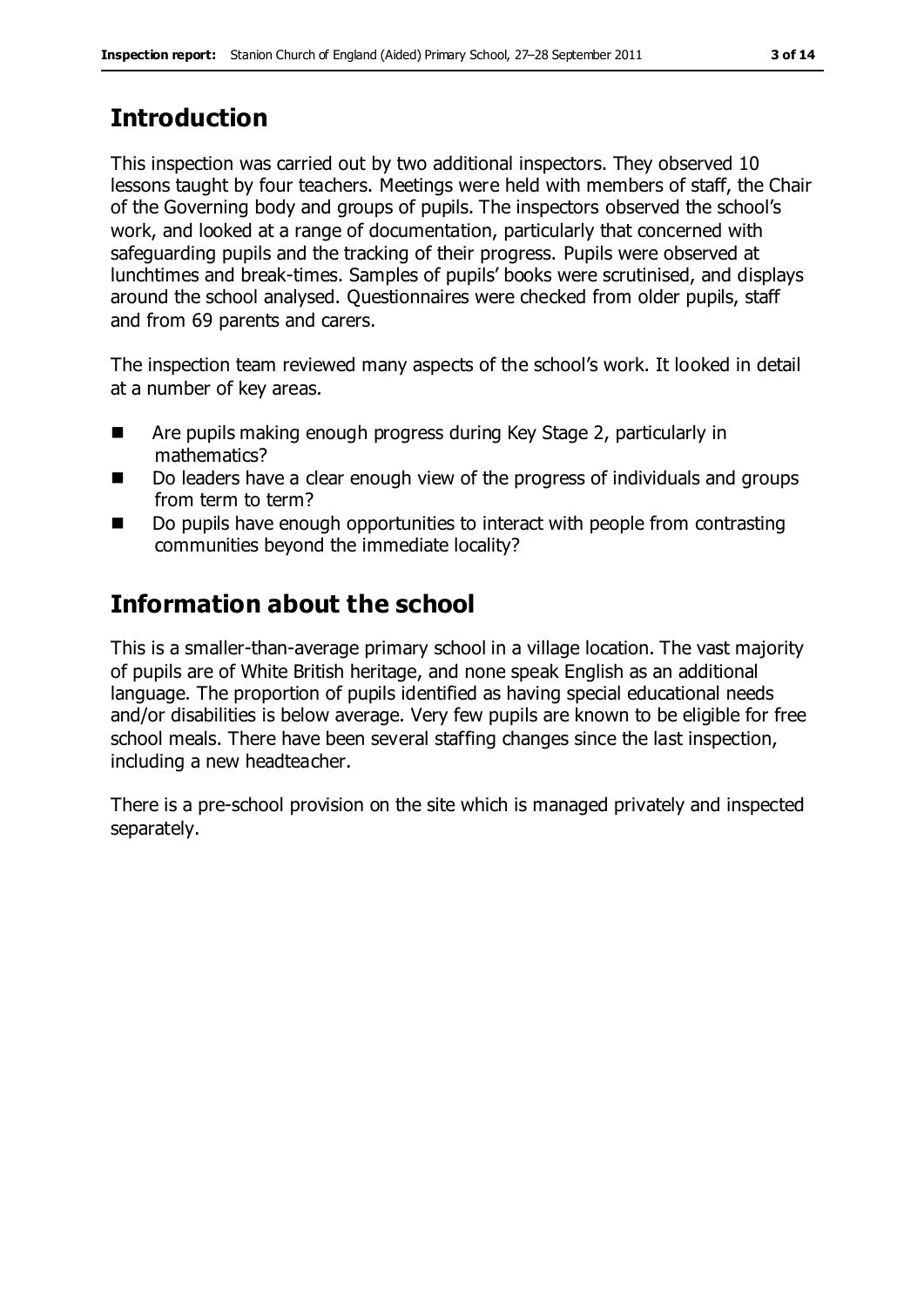## **Inspection judgements**

# **Overall effectiveness: how good is the school? 2**

### **The school's capacity for sustained improvement 2**

## **Main findings**

The school provides a good education, so that pupils make good progress academically and in their well-being. They feel extremely safe in school and behave well. Pupils' social and moral understanding is very well developed, and they have extremely good relationships with each other and with staff. A group of Year 6 pupils all agreed that Stanion is '…a really friendly school'. The school is a happy and harmonious community where boys and girls get on well together regardless of background. Their great enjoyment of school promotes their high attendance. Good systems for pupils' care, support and guidance underpin the many strengths in their personal development. Community cohesion is promoted extremely effectively in school, and pupils make a good contribution to village life. However, their opportunities to engage with people from contrasting communities, in the United Kingdom and beyond, are limited.

Achievement is good. Overall attainment is consistently above average by the end of Year 6 although, for several years, standards in mathematics were lower than those in English. The most recent results show a major improvement in progress in mathematics, with over two-thirds of pupils in Year 6 gaining the higher Level 5 in 2011. Progress is good across the school in reading, writing and mathematics. Pupils' writing, by Years 5 and 6, is sophisticated in construction, showing imagination and mature use of vocabulary. However, few pupils write in a fluent joined hand, and work samples show too many spelling errors and too much careless punctuation. This was enough to prevent some pupils reaching Level 5 in writing, despite the high quality of the content of their work.

Pupils make good progress because of good teaching and a curriculum which increasingly engages pupils' enthusiasm through making meaningful links between different subjects. Teachers manage classes efficiently, often making good use of information and communication technology (ICT) to enhance their explanations and gain pupils' interest. They make very good use of the school's assessment systems to ensure work is matched to the different needs of individuals. This is possible because the headteacher has introduced very much more sophisticated systems to track closely the progress of each pupil. Staff use the results of this to ensure that any pupils who start to fall behind are quickly identified and provided with extra help, so they can catch up. Similarly, the monitoring of lessons, of planning and of pupils' work has enabled the headteacher accurately to identify issues in the school that need action. Plans are already in place, for example, to improve the school's contribution to community cohesion. This demonstrates good capacity for sustained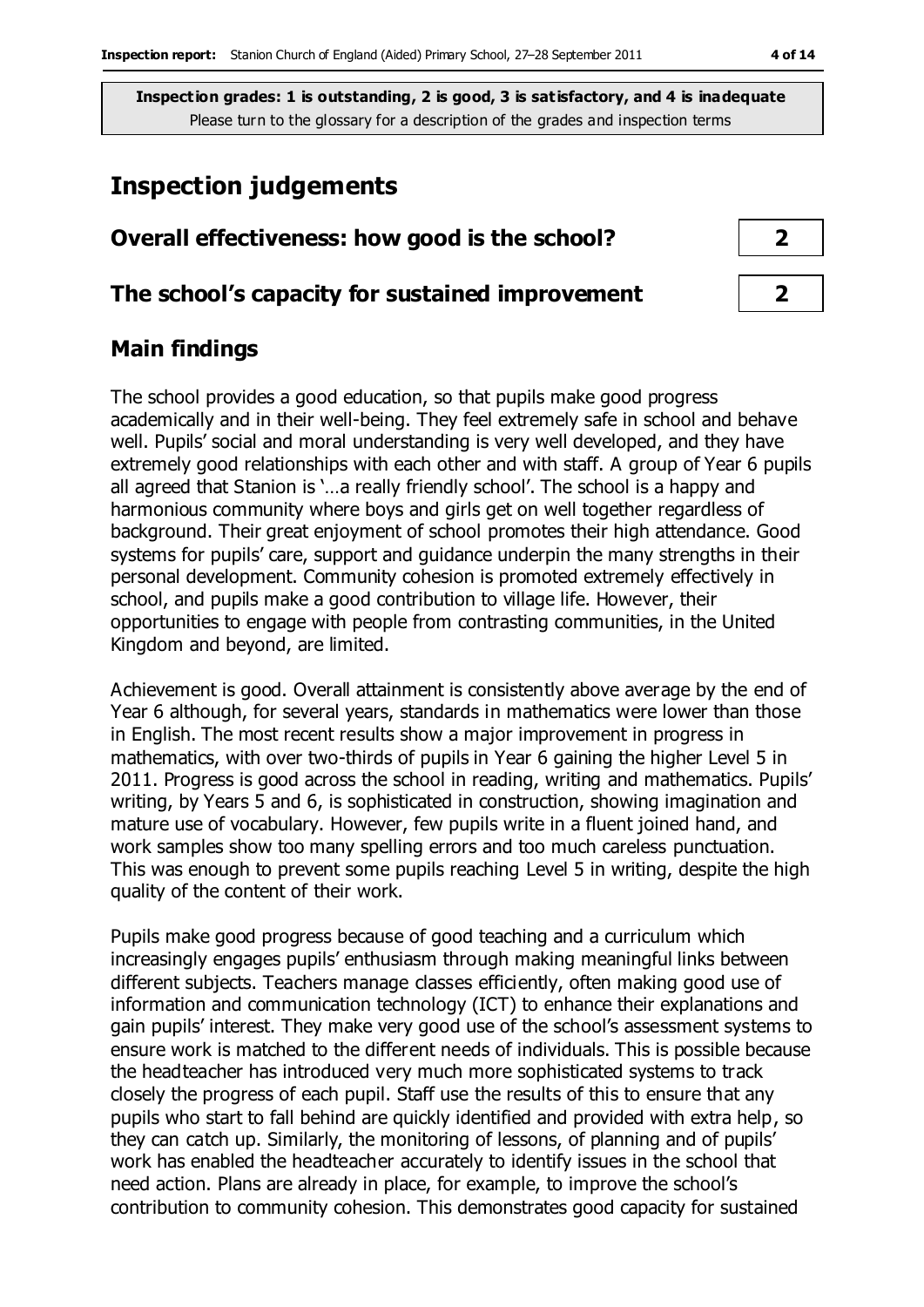improvement. Teachers work extremely successfully as a team to address priorities that are identified, but have had relatively little involvement themselves in the monitoring process.

## **What does the school need to do to improve further?**

- $\Box$  Consolidate pupils' good writing skills by raising the quality of their spelling, punctuation and handwriting by the end of Year 6, particularly by:
	- ensuring that pupils consistently use a fluent, joined handwriting style from an earlier age, linking this to spelling patterns
	- capitalising on older pupils' good peer-evaluation skills, so they can help each other to eliminate careless mistakes in punctuation and spelling.
- Extend the school's strengths in promoting community cohesion locally to contrasting communities in the United Kingdom and beyond.
- Involve class teachers more in the monitoring of provision and outcomes for pupils.

## **Outcomes for individuals and groups of pupils 2**

Most children start school with attainment that matches expectations for their age, and, in most years, several exceed these expectations, with few not meeting them. Boys and girls achieve equally well and greatly enjoy their education. They make good progress in lessons, and develop very good collaborative skills. For example, in an outstanding lesson in Years 5 and 6, pupils worked extremely effectively in groups to evaluate how well different beginnings to well-known stories drew the reader's interest. They organised themselves purposefully, shared ideas animatedly, and listened carefully to each other's suggestions. Older pupils, in particular, are good at helping each other to evaluate their success with particular tasks, although they do not often focus on spelling and punctuation.

Pupils work hard and are keen to do their best. During a good mathematics lesson in Key Stage 1, pupils concentrated when working with adults, at tasks that were accurately matched to their different abilities, while their classmates showed perseverance in working independently. As a result, they all made good progress in their understanding of adding different sums of money. In a lesson on design and technology, pupils in Years 3 and 4 worked effectively together in pairs to invent and paint different 'sign-posts' to explain the circulation of the blood, taking great care in their painting. Pupils with special educational needs and/or disabilities make the same good progress as their classmates. They receive work that is carefully matched to their needs, and adults working with them ensure that they are encouraged to be as independent as possible, balancing well-judged challenge with extra help when needed.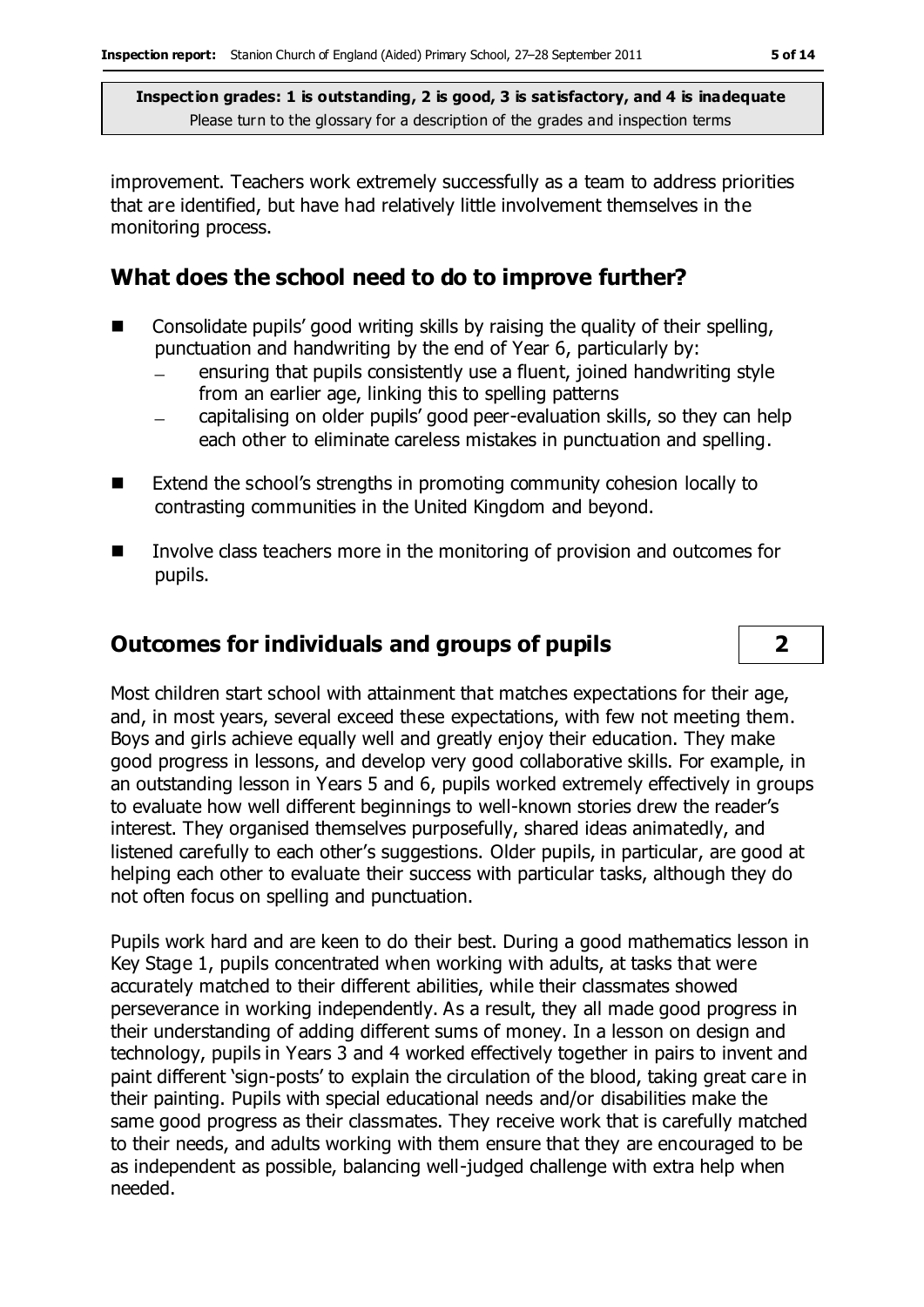Pupils' spiritual, moral, social and cultural development is good. They are accepting of others, and show respect for different faiths and beliefs, as was seen when older pupils sensitively discussed Hinduism in a religious education lesson. Pupils feel extremely safe in the school, and are confident that the adults will deal with any problems that arise, and also that their classmates will look after them and help them if they need it. They know how to keep themselves safe in different situations. Their behaviour is good, and is often outstanding in the oldest class. A tiny proportion of younger pupils sometimes struggle to conform to expectations, but adults in the school consistently handle any lapses in behaviour, so that learning is not interrupted.

Pupils make a good contribution to the community in formal ways, such as their participation in the school council and the eco-council, but particularly in the way they support each other. Older pupils show great care and kindness for younger ones, and are looking forward to the new scheme to support them with their reading. During an assembly, pupils in the oldest class unselfconsciously praised the ways that their classmates had helped them to cope with challenges during their recent residential trip.

Pupils have a good understanding of healthy lifestyles, including making sensible food choices, and take up opportunities for exercise enthusiastically. Their good basic skills, including in ICT, prepare them very well for their future, both in school and beyond.

| Pupils' achievement and the extent to which they enjoy their learning                                                     | $\overline{\mathbf{2}}$ |
|---------------------------------------------------------------------------------------------------------------------------|-------------------------|
| Taking into account:                                                                                                      |                         |
| Pupils' attainment <sup>1</sup>                                                                                           | $\mathcal{P}$           |
| The quality of pupils' learning and their progress                                                                        | $\overline{2}$          |
| The quality of learning for pupils with special educational needs and/or disabilities                                     |                         |
| and their progress                                                                                                        | $\mathcal{P}$           |
| The extent to which pupils feel safe                                                                                      | 1                       |
| Pupils' behaviour                                                                                                         | $\overline{\mathbf{2}}$ |
| The extent to which pupils adopt healthy lifestyles                                                                       | $\overline{\mathbf{2}}$ |
| The extent to which pupils contribute to the school and wider community                                                   | $\overline{\mathbf{2}}$ |
| The extent to which pupils develop workplace and other skills that will<br>contribute to their future economic well-being | $\overline{\mathbf{2}}$ |
| Taking into account:                                                                                                      |                         |
| Pupils' attendance <sup>1</sup>                                                                                           |                         |
| The extent of pupils' spiritual, moral, social and cultural development                                                   |                         |

These are the grades for pupils' outcomes

 $\overline{a}$ 1 The grades for attainment and attendance are: 1 is high; 2 is above average; 3 is broadly average; and 4 is low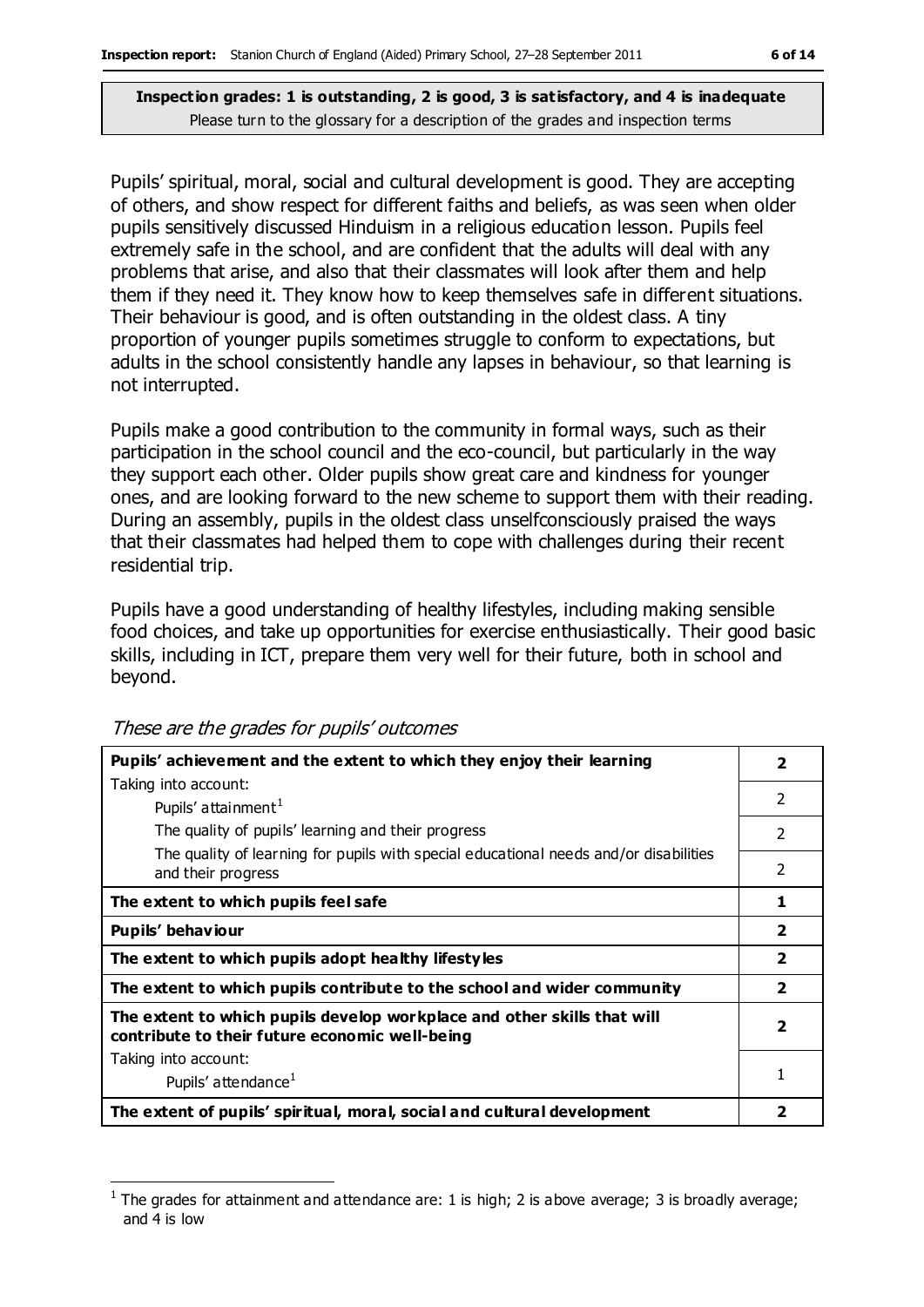## **How effective is the provision?**

Most teaching is good and a few lessons are outstanding. Teachers make good use of a range of strategies to involve all pupils in the lesson, often getting them to discuss their work in pairs to sort their ideas out. Pupils are given very clear targets for how to improve, which they know well, and marking is used effectively to give them ongoing feedback about how they can progress next time. Classes are managed effectively, with good provision of practical experiences that make learning more exciting. A key strength of teaching is the way teachers monitor pupils' ongoing progress, intervening to correct misconceptions, but also to challenge pupils to extend their thinking and refine their work. Teachers have high expectations but this does not always extend to the quality of pupils' spelling and punctuation.

The curriculum has recently been changed to provide more links between different subjects. This has proved very successful in making learning more interesting and meaningful for pupils. Year 6, for example, told an inspector that their topic on the Tudors is 'brilliant,' and that they 'really loved Macbeth.' The science curriculum is much better than at the last inspection, with pupils having more opportunities to undertake investigations, although they do not always have much opportunity to plan investigations for themselves. There is an excellent range of after-school clubs for such a small school. These are well-attended and pupils at both key stages are very positive about them.

Pupils are carefully looked after. Day-to-day pastoral care from staff consistently reinforces positive behaviour and attitudes, with pupils themselves contributing well. They told an inspector that, 'Everyone looks after each other,' so the school is '...really safe!' Good use is made of outside agencies to support the well-being of any pupils whose circumstances might make them vulnerable, and good liaison with parents and carers reinforces this. Transition arrangements for children starting school are particularly strong.

| The quality of teaching                                                                                    |  |
|------------------------------------------------------------------------------------------------------------|--|
| Taking into account:                                                                                       |  |
| The use of assessment to support learning                                                                  |  |
| The extent to which the curriculum meets pupils' needs, including, where<br>relevant, through partnerships |  |
| The effectiveness of care, guidance and support                                                            |  |

These are the grades for the quality of provision

### **How effective are leadership and management?**

Under the strong leadership of the headteacher, staff all work together as an effective team, and have successfully improved provision and the consequent achievement and well-being of pupils. Monitoring by the headteacher has been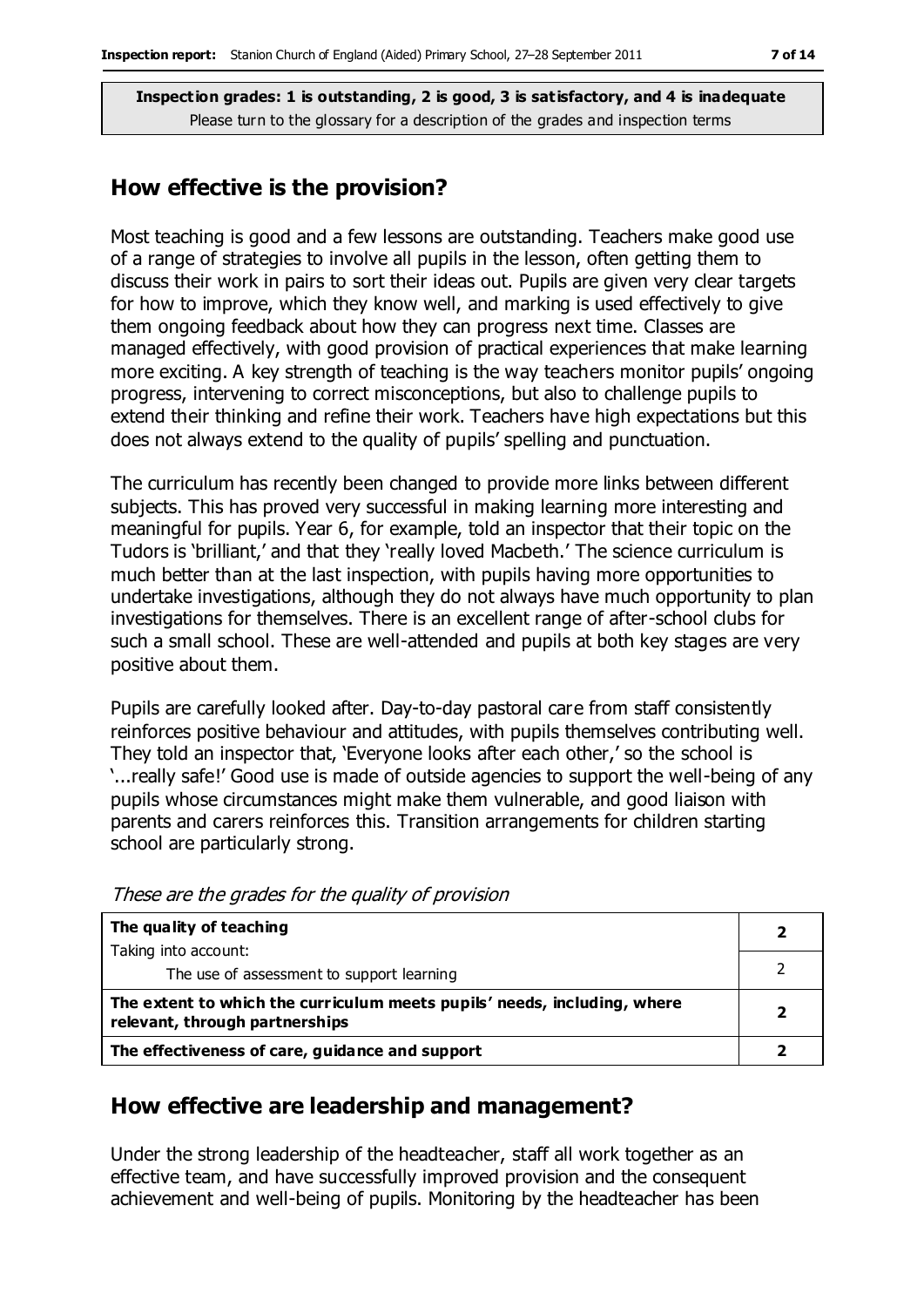regular and effective, and results have been shared with colleagues to help improve practice. Staff respond very well but, because of other, more urgent priorities, most have had relatively few opportunities to be involved in monitoring for themselves. Issues from the last inspection have been addressed, particularly in tracking pupils' progress more effectively. This has supported the school's good promotion of equal opportunities, so that any potential gaps in attainment are identified and addressed. Differences in the past between boys' and girls' performance have been eliminated.

Governance is good. Governors have good systems to find out the school's strengths and weaknesses, so are able to offer a good level of support as well as challenge. They undertake effective training, including in safeguarding, helping to ensure that safeguarding procedures are good. Staff and governors monitor this effectively, and are quick to respond to any issues or concerns.

The school involves parents and carers effectively in the school, consulting them about important issues. It gives them good information about their children's progress, as well as day-to-day life in school. The school has strong links with other local schools to enhance the curriculum, making good use of some outside specialists, to run sports clubs, for example. The school promotes community cohesion very well internally and in the village, but this is under-developed beyond the local area.

| The effectiveness of leadership and management in embedding ambition and<br>driving improvement                                                                     |                         |  |
|---------------------------------------------------------------------------------------------------------------------------------------------------------------------|-------------------------|--|
| Taking into account:                                                                                                                                                |                         |  |
| The leadership and management of teaching and learning                                                                                                              | 2                       |  |
| The effectiveness of the governing body in challenging and supporting the<br>school so that weaknesses are tackled decisively and statutory responsibilities<br>met | $\overline{\mathbf{2}}$ |  |
| The effectiveness of the school's engagement with parents and carers                                                                                                | 2                       |  |
| The effectiveness of partnerships in promoting learning and well-being                                                                                              | 2                       |  |
| The effectiveness with which the school promotes equality of opportunity and<br>tackles discrimination                                                              | $\overline{\mathbf{2}}$ |  |
| The effectiveness of safeguarding procedures                                                                                                                        | $\overline{\mathbf{2}}$ |  |
| The effectiveness with which the school promotes community cohesion                                                                                                 | 3                       |  |
| The effectiveness with which the school deploys resources to achieve value for<br>money                                                                             | 2                       |  |

These are the grades for leadership and management

## **Early Years Foundation Stage**

The Reception class shares many of the strengths of the rest of the school, including an interesting curriculum and good teaching. There is a good balance between activities that children choose for themselves and those that are teacher-directed,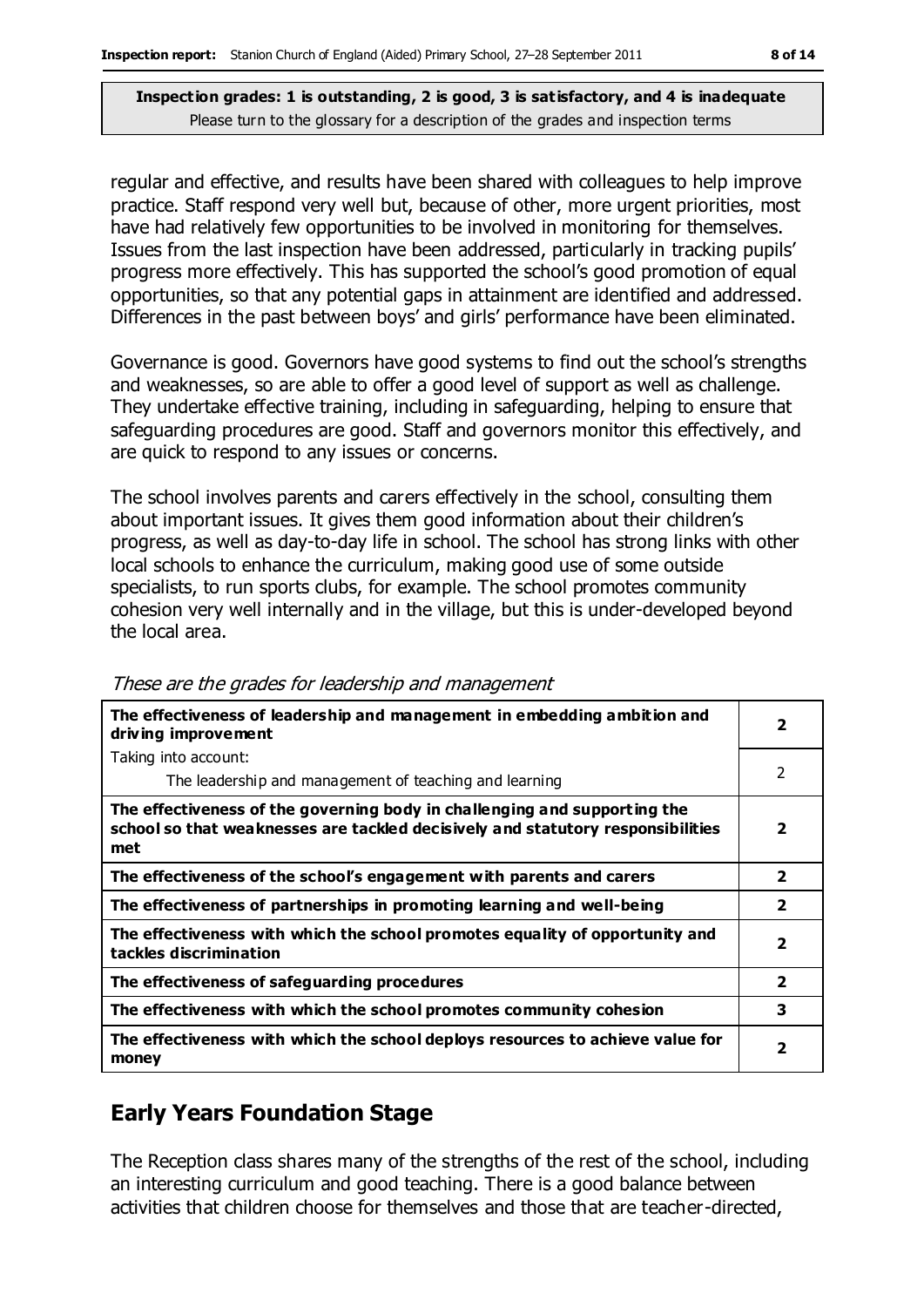and children enjoy both. Good relationships are quickly established with children when they start, backed up by a programme of home visits by the teacher, and visits of children and their parents and carers to school. Children settle quickly and happily into the school, behave well and get on well with each other. Good use is made of the well-equipped outside area, as was seen during a good lesson when many children dug for 'treasure' in the sandpit, while others played with large construction equipment or rode tricycles. The teacher is skilled at observing and assessing children's play, intervening effectively to extend their learning and develop their thinking and vocabulary. Assessments are used effectively to match work to children's interests and their attainment. Attainment has gone up in the past few years, since the Reception children have been taught as a separate class. They make good progress in their learning and, by the end of Reception, attainment is above local and national averages in all areas of learning.

These are the grades for the Early Years Foundation Stage

| Overall effectiveness of the Early Years Foundation Stage                             |  |  |
|---------------------------------------------------------------------------------------|--|--|
| Taking into account:                                                                  |  |  |
| Outcomes for children in the Early Years Foundation Stage                             |  |  |
| The quality of provision in the Early Years Foundation Stage                          |  |  |
| The effectiveness of leadership and management of the Early Years Foundation<br>Stage |  |  |
|                                                                                       |  |  |

## **Views of parents and carers**

The higher than average level of response to the questionnaire shows that the vast majority of parents and carers are very positive about the school and what it provides for their children. They particularly value that their children enjoy school, are kept safe and that the teaching is good so their children make good progress. A few parents and carers expressed reservations about the way the school deals with unacceptable behaviour. The behaviour observed during the inspection was good from the vast majority of pupils, and was excellent from the oldest pupils. A few lapses in behaviour from one or two younger pupils were dealt with sensitively but firmly by staff. Pupils themselves were very positive about behaviour in their questionnaires, and in conversation were confident that staff will always sort out any problems.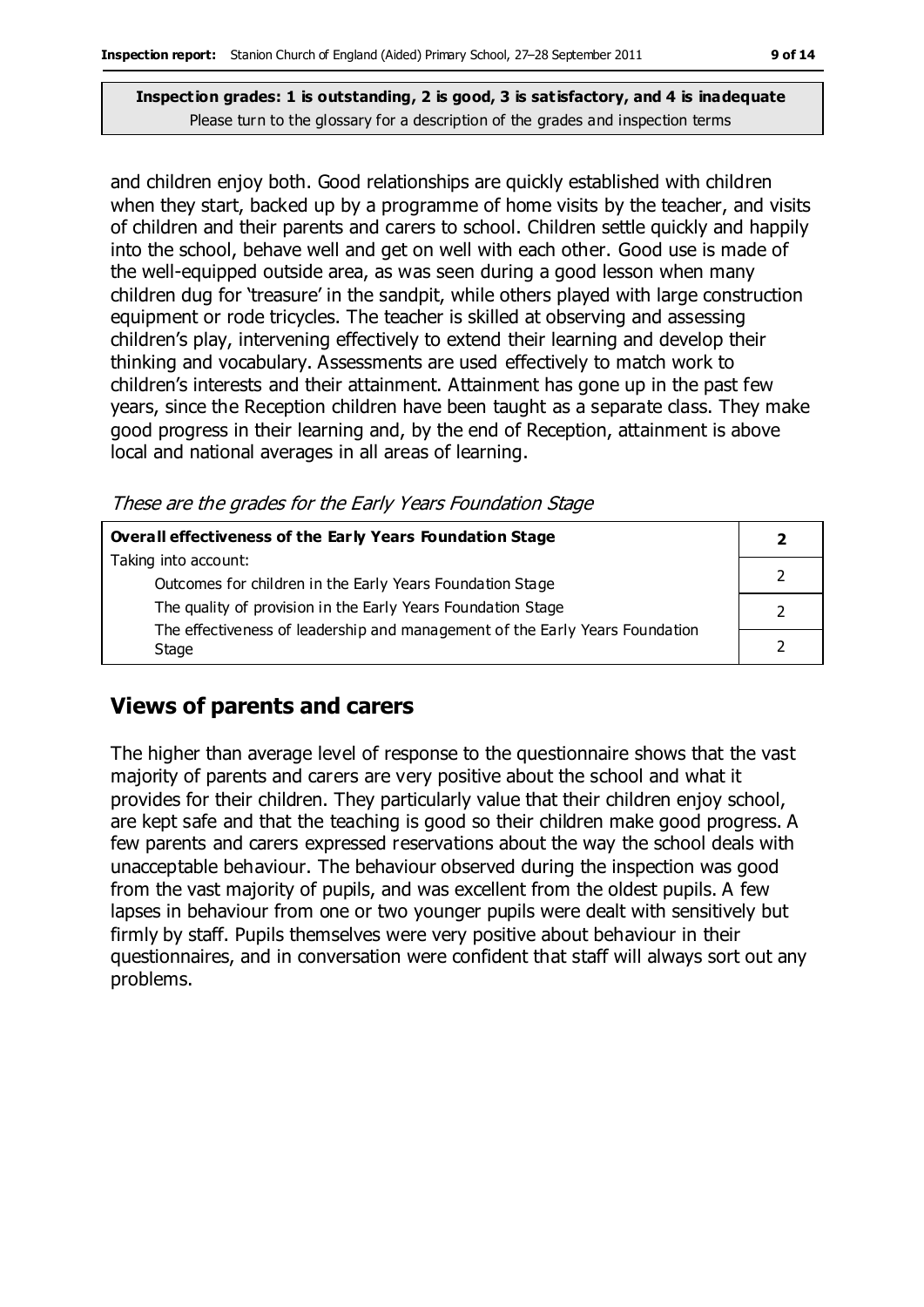#### **Responses from parents and carers to Ofsted's questionnaire**

Ofsted invited all the registered parents and carers of pupils registered at Stanion Church of England (Aided) Primary School to complete a questionnaire about their views of the school.

In the questionnaire, parents and carers were asked to record how strongly they agreed with 13 statements about the school.

The inspection team received 69 completed questionnaires by the end of the on-site inspection. In total, there are 101 pupils registered at the school.

| <b>Statements</b>                                                                                                                                                                                                                                       | <b>Strongly</b><br>agree |               | <b>Agree</b> |               | <b>Disagree</b> |               | <b>Strongly</b><br>disagree |               |
|---------------------------------------------------------------------------------------------------------------------------------------------------------------------------------------------------------------------------------------------------------|--------------------------|---------------|--------------|---------------|-----------------|---------------|-----------------------------|---------------|
|                                                                                                                                                                                                                                                         | <b>Total</b>             | $\frac{0}{0}$ | <b>Total</b> | $\frac{1}{2}$ | <b>Total</b>    | $\frac{0}{0}$ | <b>Total</b>                | $\frac{1}{2}$ |
| My child enjoys school                                                                                                                                                                                                                                  | 45                       | 65            | 23           | 33            | 0               | 0             | 0                           | $\Omega$      |
| The school keeps my child<br>safe                                                                                                                                                                                                                       | 51                       | 74            | 18           | 26            | $\mathbf 0$     | $\mathbf 0$   | $\mathbf{0}$                | $\mathbf 0$   |
| The school informs me about<br>my child's progress                                                                                                                                                                                                      | 38                       | 55            | 27           | 39            | $\mathbf{1}$    | $\mathbf{1}$  | $\mathbf 0$                 | $\mathbf 0$   |
| My child is making enough<br>progress at this school                                                                                                                                                                                                    | 32                       | 46            | 32           | 46            | 0               | 0             | $\mathbf 0$                 | $\mathbf 0$   |
| The teaching is good at this<br>school                                                                                                                                                                                                                  | 37                       | 54            | 30           | 43            | 0               | $\mathbf 0$   | $\mathbf 0$                 | $\mathbf 0$   |
| The school helps me to<br>support my child's learning                                                                                                                                                                                                   | 34                       | 49            | 32           | 46            | $\mathbf{1}$    | 1             | $\mathbf 0$                 | $\mathbf 0$   |
| The school helps my child to<br>have a healthy lifestyle                                                                                                                                                                                                | 32                       | 46            | 31           | 45            | 3               | 4             | $\mathbf 0$                 | $\mathbf 0$   |
| The school makes sure that<br>my child is well prepared for<br>the future (for example<br>changing year group,<br>changing school, and for<br>children who are finishing<br>school, entering further or<br>higher education, or entering<br>employment) | 25                       | 36            | 37           | 54            | 0               | $\mathbf 0$   | $\mathbf 0$                 | $\mathbf 0$   |
| The school meets my child's<br>particular needs                                                                                                                                                                                                         | 31                       | 45            | 30           | 43            | $\mathbf 0$     | $\mathbf 0$   | $\mathbf 0$                 | $\mathbf 0$   |
| The school deals effectively<br>with unacceptable behaviour                                                                                                                                                                                             | 25                       | 36            | 29           | 42            | 8               | 12            | $\mathbf 0$                 | $\mathbf 0$   |
| The school takes account of<br>my suggestions and<br>concerns                                                                                                                                                                                           | 25                       | 36            | 36           | 52            | $\overline{2}$  | 3             | $\mathbf 0$                 | $\mathbf 0$   |
| The school is led and<br>managed effectively                                                                                                                                                                                                            | 26                       | 38            | 36           | 52            | $\mathbf{1}$    | 1             | $\mathbf 0$                 | $\mathbf 0$   |
| Overall, I am happy with my<br>child's experience at this<br>school                                                                                                                                                                                     | 39                       | 56            | 28           | 40            | 0               | $\mathbf 0$   | $\mathbf{1}$                | $\mathbf{1}$  |

The table above summarises the responses that parents and carers made to each statement. The percentages indicate the proportion of parents and carers giving that response out of the total number of completed questionnaires. Where one or more parents and carers chose not to answer a particular question, the percentages will not add up to 100%.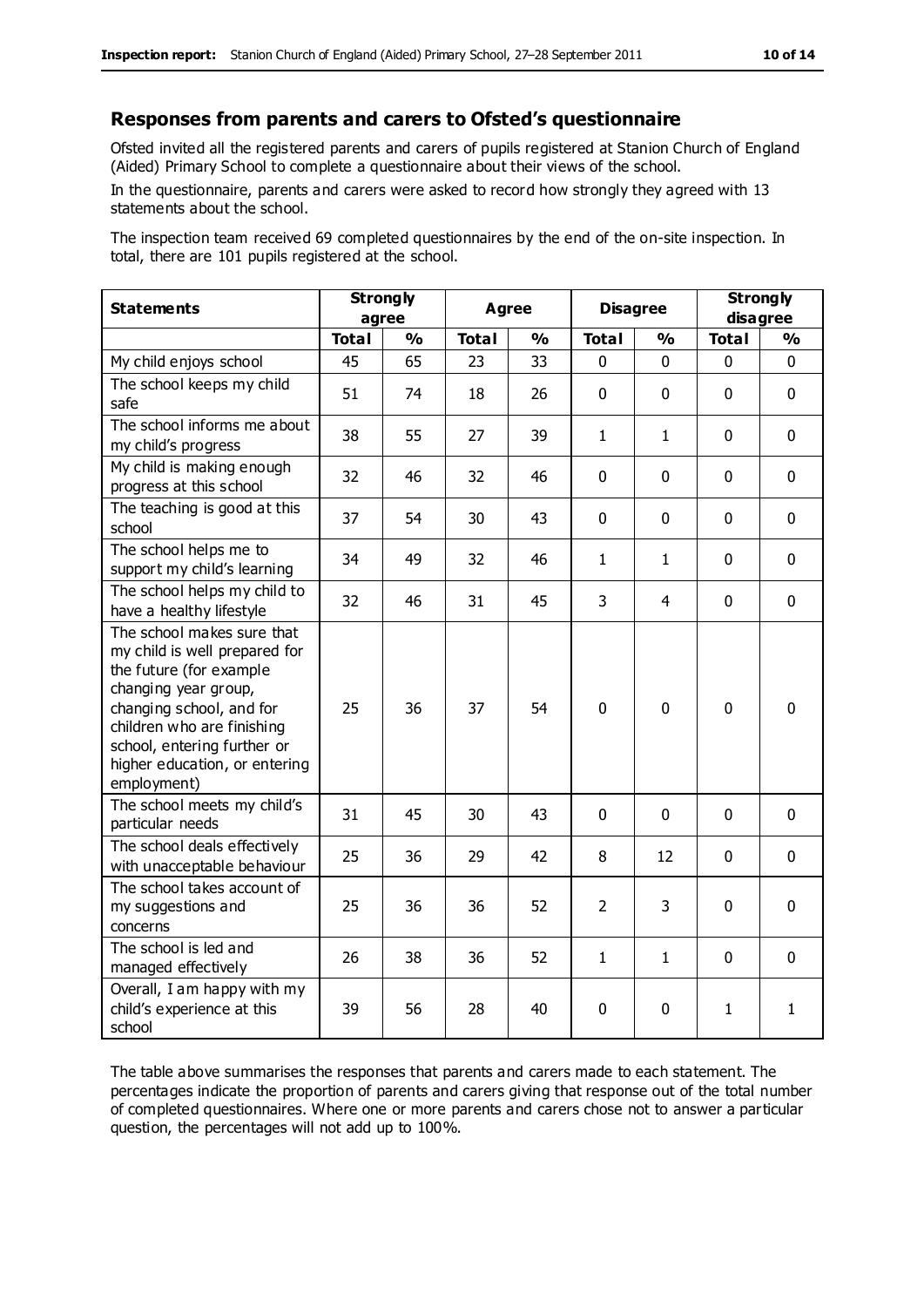# **Glossary**

## **What inspection judgements mean**

| Grade   | <b>Judgement</b> | <b>Description</b>                                            |
|---------|------------------|---------------------------------------------------------------|
| Grade 1 | Outstanding      | These features are highly effective. An outstanding           |
|         |                  | school provides exceptionally well for all its pupils' needs. |
| Grade 2 | Good             | These are very positive features of a school. A school        |
|         |                  | that is good is serving its pupils well.                      |
| Grade 3 | Satisfactory     | These features are of reasonable quality. A satisfactory      |
|         |                  | school is providing adequately for its pupils.                |
| Grade 4 | Inadequate       | These features are not of an acceptable standard. An          |
|         |                  | inadequate school needs to make significant                   |
|         |                  | improvement in order to meet the needs of its pupils.         |
|         |                  | Ofsted inspectors will make further visits until it           |
|         |                  | improves.                                                     |

## **Overall effectiveness of schools**

|                       | Overall effectiveness judgement (percentage of schools) |      |                     |                   |
|-----------------------|---------------------------------------------------------|------|---------------------|-------------------|
| <b>Type of school</b> | <b>Outstanding</b>                                      | Good | <b>Satisfactory</b> | <b>Inadequate</b> |
| Nursery schools       | 43                                                      | 47   | 10                  |                   |
| Primary schools       | h                                                       | 46   | 42                  |                   |
| Secondary             | 14                                                      | 36   | 41                  |                   |
| schools               |                                                         |      |                     |                   |
| Sixth forms           | 15                                                      | 42   | 41                  |                   |
| Special schools       | 30                                                      | 48   | 19                  |                   |
| Pupil referral        | 14                                                      | 50   | 31                  |                   |
| units                 |                                                         |      |                     |                   |
| All schools           | 10                                                      | 44   | 39                  |                   |

New school inspection arrangements were introduced on 1 September 2009. This means that inspectors now make some additional judgements that were not made previously.

The data in the table above are for the period 1 September 2010 to 08 April 2011 and are consistent with the latest published official statistics about maintained school inspection outcomes (see [www.ofsted.gov.uk\)](http://www.ofsted.gov.uk/).

The sample of schools inspected during 2010/11 was not representative of all schools nationally, as weaker schools are inspected more frequently than good or outstanding schools.

Percentages are rounded and do not always add exactly to 100.

Sixth form figures reflect the judgements made for the overall effectiveness of the sixth form in secondary schools, special schools and pupil referral units.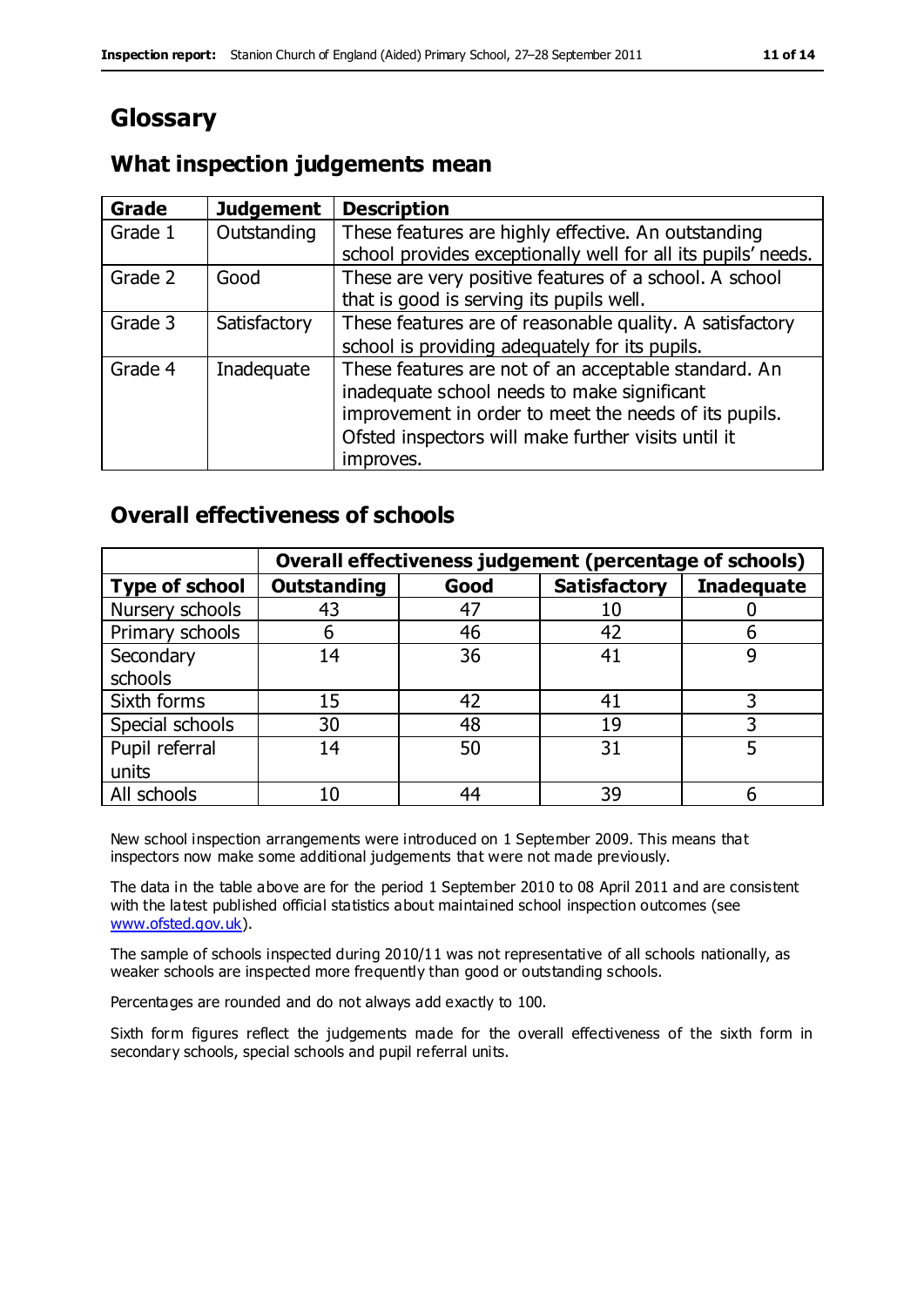# **Common terminology used by inspectors**

| Achievement:                  | the progress and success of a pupil in their<br>learning, development or training.                                                                                                                                                                                                                                           |  |  |
|-------------------------------|------------------------------------------------------------------------------------------------------------------------------------------------------------------------------------------------------------------------------------------------------------------------------------------------------------------------------|--|--|
| Attainment:                   | the standard of the pupils' work shown by test and<br>examination results and in lessons.                                                                                                                                                                                                                                    |  |  |
| Capacity to improve:          | the proven ability of the school to continue<br>improving. Inspectors base this judgement on what<br>the school has accomplished so far and on the<br>quality of its systems to maintain improvement.                                                                                                                        |  |  |
| Leadership and management:    | the contribution of all the staff with responsibilities,<br>not just the headteacher, to identifying priorities,<br>directing and motivating staff and running the<br>school.                                                                                                                                                |  |  |
| Learning:                     | how well pupils acquire knowledge, develop their<br>understanding, learn and practise skills and are<br>developing their competence as learners.                                                                                                                                                                             |  |  |
| <b>Overall effectiveness:</b> | inspectors form a judgement on a school's overall<br>effectiveness based on the findings from their<br>inspection of the school. The following judgements,<br>in particular, influence what the overall<br>effectiveness judgement will be.                                                                                  |  |  |
|                               | The school's capacity for sustained<br>×<br>improvement.<br>Outcomes for individuals and groups of<br>п<br>pupils.<br>The quality of teaching.<br>The extent to which the curriculum meets<br>pupils' needs, including, where relevant,<br>through partnerships.<br>The effectiveness of care, guidance and<br>■<br>support. |  |  |
| Progress:                     | the rate at which pupils are learning in lessons and<br>over longer periods of time. It is often measured<br>by comparing the pupils' attainment at the end of a<br>key stage with their attainment when they started.                                                                                                       |  |  |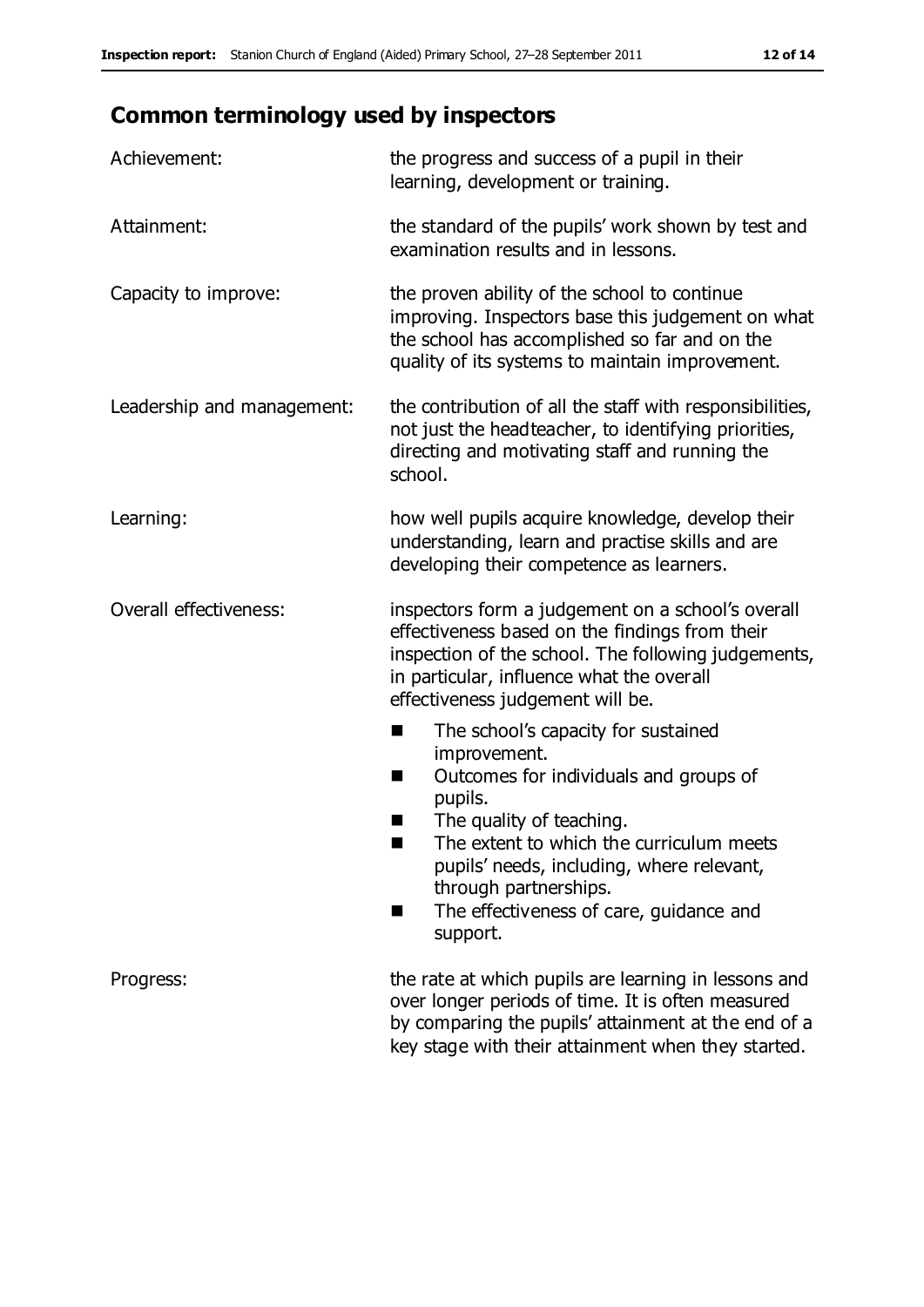#### **This letter is provided for the school, parents and carers to share with their children. It describes Ofsted's main findings from the inspection of their school.**



29 September 2011

Dear Pupils

#### **Inspection of Stanion Church of England (Aided) Primary School, Stanion, NN14 1BY**

Thank you for your warm welcome when we inspected your school. We enjoyed meeting you and were impressed by your hard work in lessons. You told us that you enjoyed lessons, as well as the many interesting clubs you go to. We were pleased to see that you behave well, and that you all get along together. It was good to see how kind the older pupils are to the younger children.

Your school gives you a good education. You make good progress because the teachers are skilled at helping you to learn. Your standards are generally better than those in most schools in English and mathematics. You are good readers, and have some wonderful ideas in your writing, but some of you need to take greater care with your handwriting, spelling and punctuation. I have agreed with your headteacher that this is going to be a priority this year. You get lots of interesting things to do, especially in some of your new topics, and you learn a lot about different people around the world. However, you do not have much chance to interact with people from communities beyond your part of Northamptonshire. The school already has plans to improve this.

The adults organise the school successfully. They keep a careful eye on how everyone is getting on, so that they can make sure that if anyone needs any extra help then they get it. The headteacher does most of the work in checking up on how things are going, and we have asked that the other teachers should take more of a share in this in future. The adults are all keen to make the school even better, and you can help by keeping up your hard work and behaviour, and by trying particularly hard with your handwriting, spelling and punctuation.

We hope you enjoy the rest of the year at Stanion. Yours sincerely

Steven Hill Lead inspector